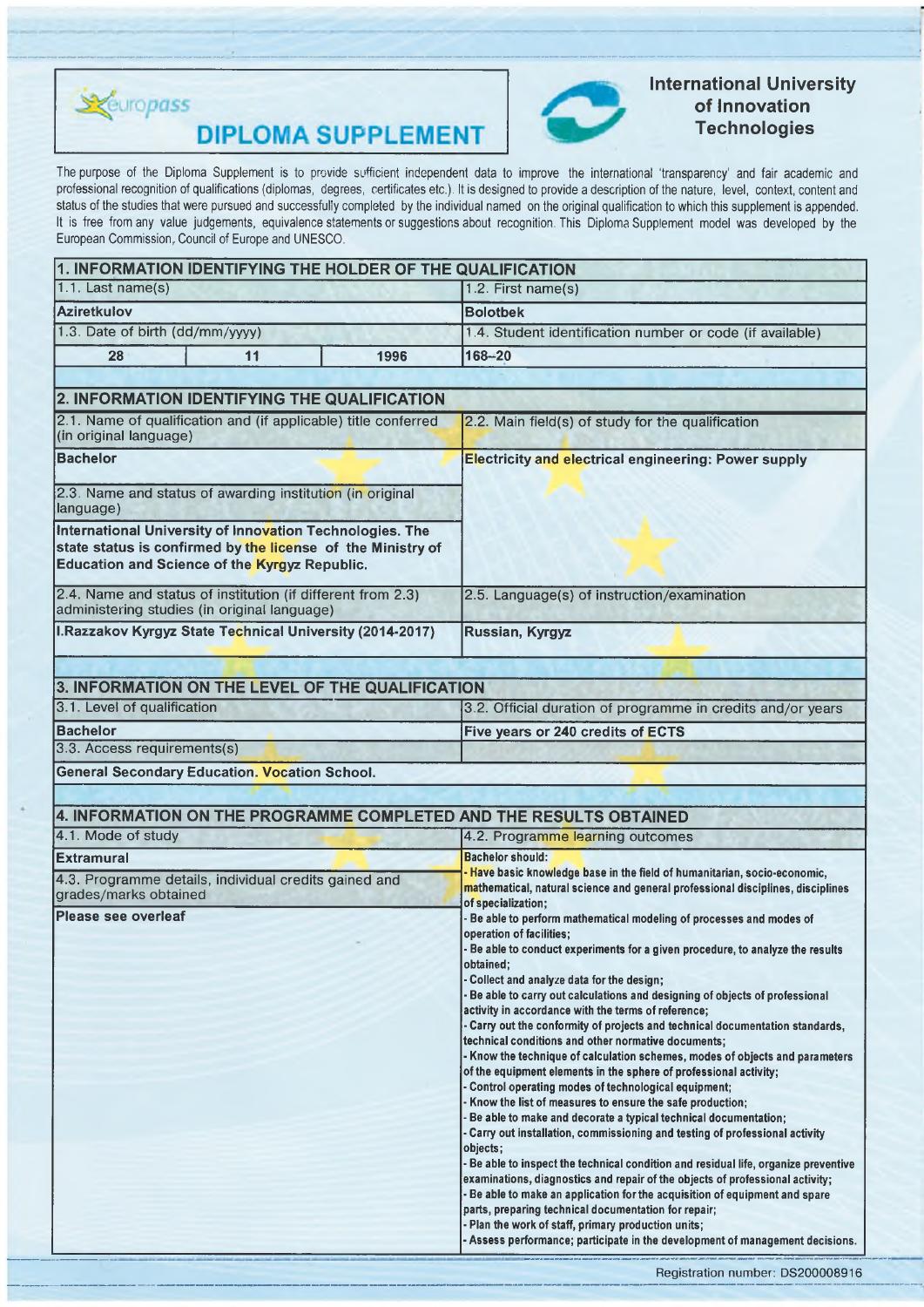## 4.3. Programme details, individual credits gained and grades/marks obtained

|                         | <b>Subjects</b>                                                 | Academic<br>hours | <b>Credits</b>            | Mark         | Literal equivalent<br>of the mark |
|-------------------------|-----------------------------------------------------------------|-------------------|---------------------------|--------------|-----------------------------------|
| 1                       | Kyrgyz language                                                 | 240               | $\bf 8$                   | good         | B                                 |
| $\overline{\mathbf{c}}$ | Russian language                                                | 240               | $\bf 8$                   | excellent    | A                                 |
| 3                       | Foreign language                                                | 240               | 8                         | good         | B                                 |
| 4                       | Domestic history                                                | 120               | 4                         | satisfactory | D                                 |
| 5                       | Philosophy                                                      | 120               | $\overline{4}$            | good         | B                                 |
| 6                       | Manas studies                                                   | 60                | $\overline{2}$            | good         | B                                 |
| 7                       | Jurisprudence                                                   | 60                | $\overline{2}$            | good         | B                                 |
| 8                       | <b>Mathematics</b>                                              | 300               | 10                        | satisfactory | D                                 |
| 9                       | Informatics                                                     | 120               | 4                         | satisfactory | D                                 |
| 10                      | Physics                                                         | 300               | 10                        | satisfactory | D                                 |
| 11                      | Chemistry                                                       | 120               | $\overline{4}$            | satisfactory | D                                 |
| 12                      | Ecology                                                         | 60                | $\overline{2}$            | good         | B                                 |
| 13                      | Computer design                                                 | 60                | 2                         | good         | В                                 |
| 14                      | Computer computing systems                                      | 180               | $\,6\,$                   | good         | B                                 |
| 15                      | Information software problems electricity                       | 60                | $\overline{2}$            | excellent    | Α                                 |
| 16                      | Information technology                                          | 120               | 4                         | satisfactory | D                                 |
| 17                      | Descriptive geometry and engineering graphics                   | 150               | 5                         | good         | В                                 |
| 18                      | Theoretical mechanics                                           | 120               | 4                         | good         | В                                 |
| 19                      | Electrotechnical materials                                      | 120               | $\overline{4}$            | good         | B                                 |
| 20                      | Theoretical foundations of electrical engineering               | 450               | 15                        | good         | B                                 |
| 21                      | Health and safety                                               | 150               | 5                         | good         | В                                 |
| 22                      | Metrology, standardization and certification                    | 120               | 4                         | good         | B                                 |
| 23                      | Industrial electronics                                          | 120               | 4                         | good         | B                                 |
| 24                      | Economics and organization of energy production                 | 120               | $\overline{4}$            | good         | в                                 |
| 25                      | Power supply                                                    | 150               | 5                         | excellent    | A                                 |
| 26                      | Information-measuring technique                                 | 90                | 3                         | good         | B                                 |
| 27                      | Alternative and renewable energy                                | 150               | 5                         | good         | B                                 |
| 28                      | Irradiance                                                      | 120               | 4                         | good         | B                                 |
| 29                      | Applied mechanics                                               | 120               | 4                         | satisfactory | D                                 |
| 30                      | Automation control systems and energy metering                  | 180               | 6                         | good         | В                                 |
| 31                      | Installation, commissioning and testing of electrical equipment | 150               | 5                         | excellent    | A                                 |
| 32                      | <b>Electrical meters</b>                                        | 120               | $\overline{4}$            | good         | B                                 |
| 33                      | Transmission and distribution of electricity                    | 120               | 4                         | excellent    | Α                                 |
| 34                      | Thermalenergy installations                                     | 240               | 8                         | excellent    | Α                                 |
| 35                      | Power generation                                                | 90                | $\ensuremath{\mathsf{3}}$ | good         | B                                 |
| 36                      | Developing a business plan                                      | 90                | 3                         | good         | B                                 |
| 37                      | Management of innovative projects                               | 120               | 4                         | good         | В                                 |
| 38                      | Production economics                                            | 120               | 4                         | good         | В                                 |
| 39                      | Receivers and electricity consumers                             | 120               | 4                         | good         | В                                 |
| 40                      | Patenting                                                       | 60                | $\overline{a}$            | good         | В                                 |
| 41                      | Hydropower installations                                        | 120               | 4                         | good         | B                                 |
| 42                      | Elements of systems of power supply technology                  | 120               | 4                         | excellent    | Α                                 |
| 43                      | Insulation and strain in electric networks                      | 150               | 5                         | excellent    | Α                                 |
| 44                      | Electromagnetic compatibility in power industry                 | 120               | 4                         | good         | в                                 |
| 45                      | Electromechanical transients                                    | 150               | 5                         | good         | В                                 |
| 46                      | Relay protection of electric power systems                      | 60                | $\overline{2}$            | good         | в                                 |
| PRACTICES               |                                                                 |                   |                           |              |                                   |
| 47                      | Pre-qualification practice                                      | 240               | 8                         | good         | B                                 |
|                         | STATE ATTESTATION EXAMINATIONS                                  |                   |                           |              |                                   |
| 48                      | State examination in the History of Kyrgyzstan                  | 60                | 2                         | good         | В                                 |
| 49                      | State examination in the specialty                              | 390               | 13                        | excellent    | Α                                 |
|                         | <b>GRADUATE QUALIFICATION THESIS</b>                            |                   |                           |              |                                   |
|                         | Power supply for the construction chemicals workshop            |                   |                           | good         | в                                 |
|                         |                                                                 |                   |                           |              |                                   |

GRADE POINT AVERADE (GPA) - Averaged score of all figure equivalent of the marks without taking into account the number of hours in subjects and excluding passed records:

*if-* \*» v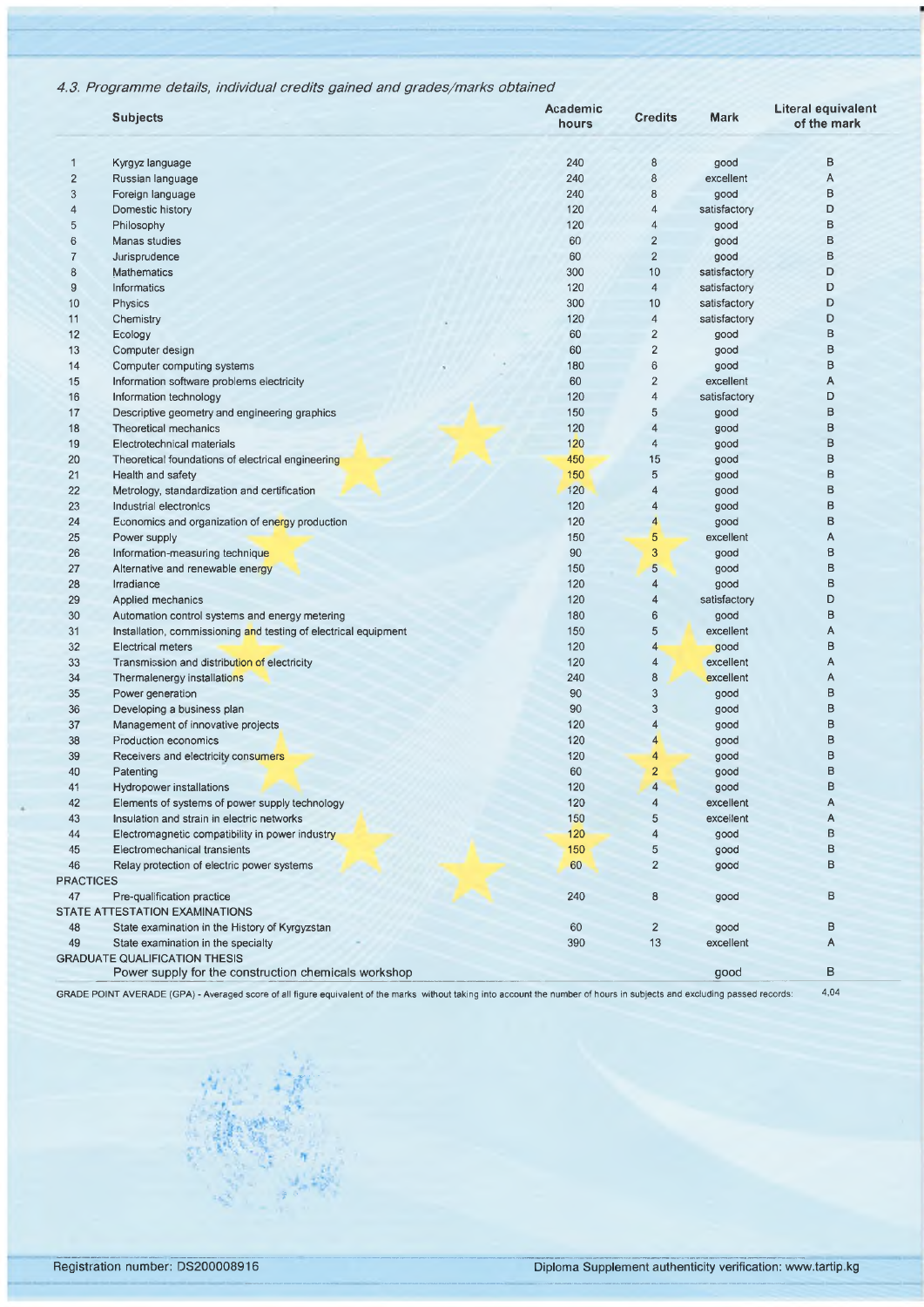|                    |                                                                 |                                                                                               |                                                                                                                                                                                                                                                    | DIPLOMA *                                                                                                                                                                                 |
|--------------------|-----------------------------------------------------------------|-----------------------------------------------------------------------------------------------|----------------------------------------------------------------------------------------------------------------------------------------------------------------------------------------------------------------------------------------------------|-------------------------------------------------------------------------------------------------------------------------------------------------------------------------------------------|
|                    |                                                                 |                                                                                               |                                                                                                                                                                                                                                                    |                                                                                                                                                                                           |
| distribution table |                                                                 | 4.4. Grading system and, if available, grade                                                  |                                                                                                                                                                                                                                                    | 4.5. Overall classification of the qualification<br>(in original language)                                                                                                                |
|                    | the student will succeed that course.                           | The university rating system for the evaluation of                                            | knowledge of students is based on 100 grades rating scale,<br>literal equivalent of the mark and figure equivalent of the<br>mark. For each course taken, the student is given one of<br>the following grades. If this grade exceeds or equals 60, | <b>Ordinary diploma</b>                                                                                                                                                                   |
| Rating<br>grades   | Literal<br>equivalent<br>of the mark                            | <b>Figure</b><br>equivalent of<br>the mark                                                    | <b>Mark</b>                                                                                                                                                                                                                                        |                                                                                                                                                                                           |
| 87-100             | A                                                               | 5,0                                                                                           | <b>EXCELLENT</b>                                                                                                                                                                                                                                   |                                                                                                                                                                                           |
| 74-87              | B                                                               | 4,0                                                                                           | GOOD                                                                                                                                                                                                                                               |                                                                                                                                                                                           |
| 61-74              | C                                                               | 3,0                                                                                           | <b>SATISFACTORY</b>                                                                                                                                                                                                                                |                                                                                                                                                                                           |
| $1 - 61$           | F                                                               | 2,0                                                                                           | UNSATISFACTORY                                                                                                                                                                                                                                     |                                                                                                                                                                                           |
| 61-100             | S                                                               |                                                                                               | <b>PASSED</b>                                                                                                                                                                                                                                      |                                                                                                                                                                                           |
|                    |                                                                 |                                                                                               |                                                                                                                                                                                                                                                    |                                                                                                                                                                                           |
|                    |                                                                 |                                                                                               |                                                                                                                                                                                                                                                    |                                                                                                                                                                                           |
|                    |                                                                 |                                                                                               | 5. INFORMATION ON THE FUNCTION OF THE QUALIFICATION                                                                                                                                                                                                |                                                                                                                                                                                           |
|                    | 5.1. Access to further study                                    |                                                                                               |                                                                                                                                                                                                                                                    | 5.2. Access to a regulated profession (if applicable)                                                                                                                                     |
|                    |                                                                 |                                                                                               |                                                                                                                                                                                                                                                    | to the professional regulations.                                                                                                                                                          |
|                    |                                                                 |                                                                                               |                                                                                                                                                                                                                                                    |                                                                                                                                                                                           |
|                    | <b>6. ADDITIONAL INFORMATION</b><br>6.1. Additional information |                                                                                               |                                                                                                                                                                                                                                                    | 6.2. Further information sources                                                                                                                                                          |
|                    |                                                                 | the Kyrgyz Republic. Certificate of accreditation<br>NºSF160000313 (12.05.2016 - 01.09.2020). | Perpetual license of the Ministry of Education and Science<br>of the Kyrgyz Republic N2LD170001098 from 12.06.2017.<br>Accreditation of the Ministry of Education and Science of                                                                   | Kyrgyz Republic, 720048, Bishkek, Ankara st. 1/17,<br>International University of Innovation Technologies<br>Phone: +996 (312) 44 99 03<br>E-mail: intuit@intuit.kg<br>Web: www.intuit.kg |
|                    |                                                                 |                                                                                               |                                                                                                                                                                                                                                                    |                                                                                                                                                                                           |
|                    |                                                                 | 7. CERTIFICATION OF THE SUPPLEMENT                                                            |                                                                                                                                                                                                                                                    |                                                                                                                                                                                           |
| 7.1. Date          |                                                                 |                                                                                               |                                                                                                                                                                                                                                                    | 7.2. Signature                                                                                                                                                                            |
| 10                 |                                                                 | 08                                                                                            | 2020                                                                                                                                                                                                                                               | Mf relupber Begalver                                                                                                                                                                      |
| 7.3. Capacity      | <b>Rector Ulugbek Begaliev</b>                                  |                                                                                               |                                                                                                                                                                                                                                                    | 7.4. Official stamp or seal                                                                                                                                                               |

Ţ